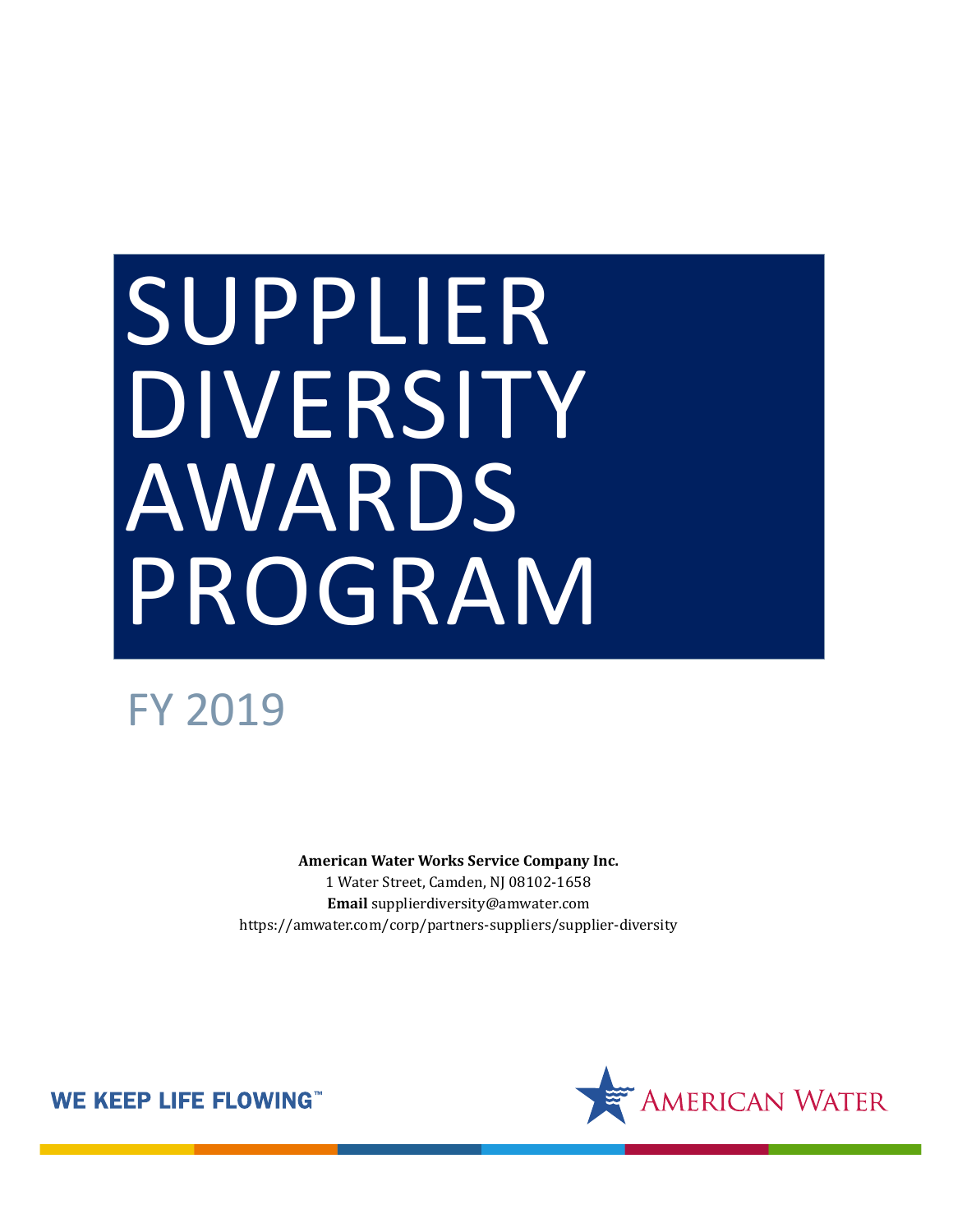## TABLE OF CONTENTS

## Contents

| National Supplier Diversity Program |          |
|-------------------------------------|----------|
| Supplier Diversity Awards Program   |          |
| Contact Information                 |          |
| Company Information                 | $\Delta$ |



**WE KEEP LIFE FLOWING**"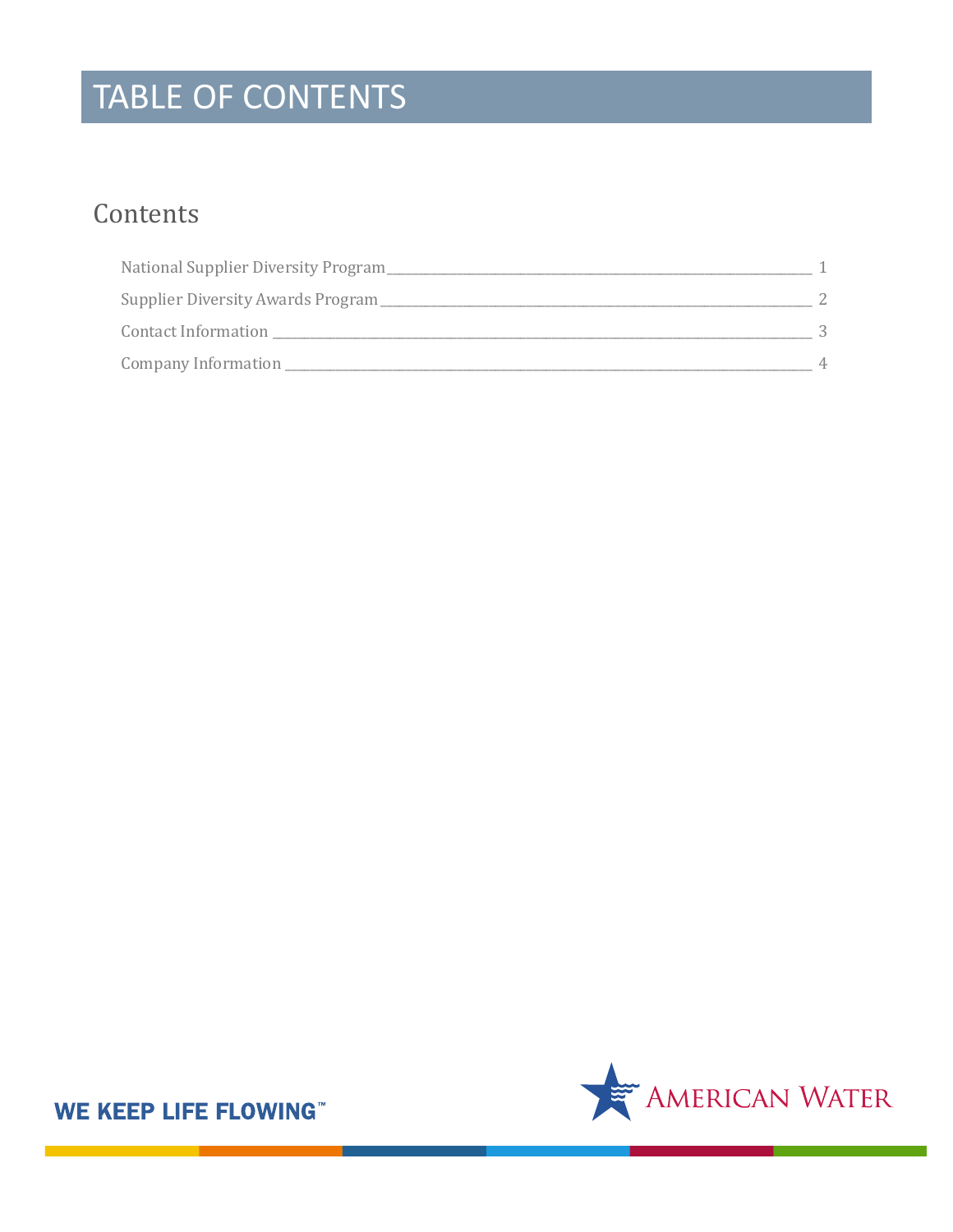## NATIONAL SUPPLIER DIVERSITY PROGRAM

#### <span id="page-2-0"></span>National Supplier Diversity Program

#### **OVERVIEW**

Supplier Diversity is a critical component in our ability to maintain our standards for excellence essential to deliver clean water for life! See ou[r brochure](https://dnnh3qht4.blob.core.windows.net/portals/0/Supplier%20Forms/American%20Water%20Diversity%20Brochure.pdf?sr=b&si=DNNFileManagerPolicy&sig=zpqRoPpWAxHJPp3wiNLQMf87Cdf%2Fg0OJN0RqA5Zw3nY%3D) for more details.

Our greatest assets are our employees, suppliers, and contractors. We see diversity as a vital element to not only our company's success, but also that of our entire team.

Diversity and inclusion an integral part of who we are. We encourage, honor, and celebrate diversity in our workforce. We also welcome a variety of suppliers and strive to maintain a diverse list of companies who work with us. In fact, we have implemented a Supplier Diversity Program to better afford smaller organizations, and those run by women, minorities, and veterans the opportunity to supply us with essential products and services.

#### SUPPLIER DIVERSITY 5-YEAR PLAN HIGHLIGHTS

- 1. Goals are set over a 5 year period for each state
- 2. Spend and goals do not include small business or self-certified suppliers
- 3. Goals are based on 1st Tier spend only (AW controls where and how we spend, 2nd Tier Prime supplier spend will be included in overall performance, but it is important that we focus on what we control)
- 4. Goals are based on past performance. (States that have performed well in previous years were impacted minimal, Corporate along with underperforming states were given more aggressive goals)
- 5. States are measured on state by state and roll up to overall company performance

#### SUPPLIER DIVERSITY STRATEGIC HIGHLIGHTS

- $\overline{\phantom{a} \bullet}$  ELT to review performance on quarterly basis
- $\ddot{\bullet}$  States to consider part-time/full time resource
- $\ddot{\phantom{1}}$  Supplier Diversity to be included in all aspects of procurement process, (from RFP generation to contract award)
- **Each category manager to review current spend** 
	- 1. Total Spend by category
	- 2. Total diverse spend by category
	- 3. Top Ten Majority & Diverse suppliers by category
	- 4. Develop plan to increase spend with current diverse suppliers with category
	- 5. Develop plan to include diverse suppliers in areas currently not including diverse suppliers

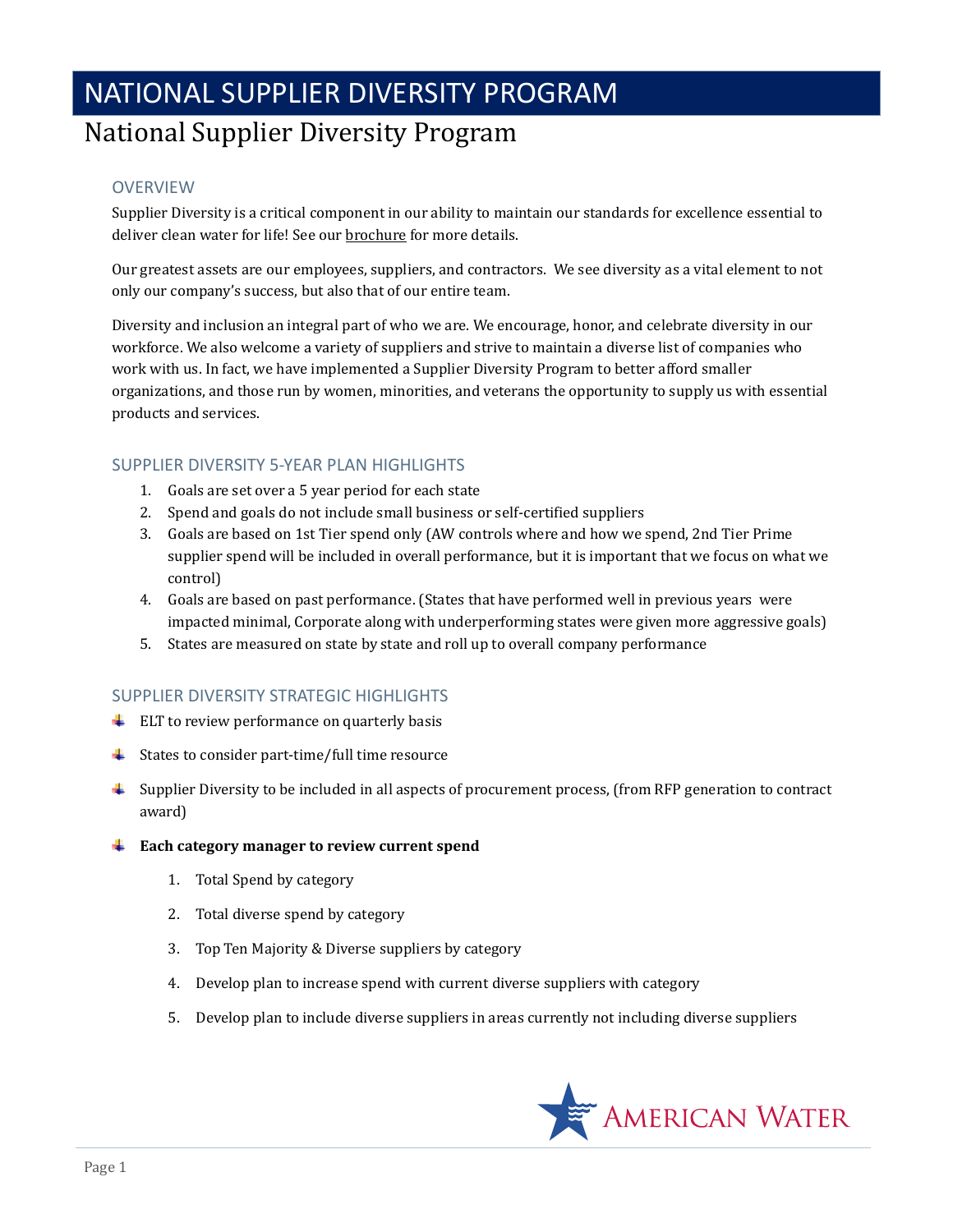## <span id="page-3-0"></span>SUPPLIER DIVERSITY AWARDS & RECOGNITION PROGRAM Supplier Diversity Awards & Recognition Program

#### STRATEGIC HIGHLIGHTS

American Water Works Service Company Inc. will host its 1st Annual Supplier Diversity Awards and Recognition Program to recognize diverse suppliers that have done outstanding work with American Water as well as acknowledge internal departments, business units, team members and strategic partners that have demonstrated an organizational commitment to support, engage and sustain diverse suppliers. This event will take place on May 8, 2019 at the American Water Headquarters located at 1 Water Street Ave, Camden, NJ 08102-1658.

#### SUPPLIER AWARDS

American Water recognizes primes and diverse suppliers that have demonstrated an organizational commitment to support of American Water's Supplier Diversity goals.

| <b>DESCRIPTION</b>                       | <b>CRITERIA</b>                                                                                                                                                                                                                                                                                                                                                                                                                 |
|------------------------------------------|---------------------------------------------------------------------------------------------------------------------------------------------------------------------------------------------------------------------------------------------------------------------------------------------------------------------------------------------------------------------------------------------------------------------------------|
| <b>National Supplier Diversity Award</b> | Small diverse supplier that has worked with one or more<br>business unit, including American Water Works Service Company,<br>Inc., its subsidiary and affiliated companies, to achieve a shared<br>goal resulting in innovative and sustainable outcomes.                                                                                                                                                                       |
| <b>Pathfinder Award</b>                  | Small diverse supplier that has delivered outstanding efforts<br>and/or improvements during the year.                                                                                                                                                                                                                                                                                                                           |
| <b>Support &amp; Services Award</b>      | Diverse Supplier provides outstanding support or services to<br>American Water, including engineering support, professional<br>services support and/or site services.                                                                                                                                                                                                                                                           |
| <b>Advantage Award</b>                   | Diverse Supplier provides competitive advantage by exceeding<br>cost performance goals and objectives for the product or services<br>provided to American Water Works Service Company, Inc., its<br>subsidiary and affiliated companies.                                                                                                                                                                                        |
| <b>Safety Award</b>                      | Diverse Supplier models a zero-injury mindset, investing in and<br>implementing a formal, measurable safety program while<br>supporting American Water Works Service Company, Inc., its<br>subsidiary and affiliated companies.                                                                                                                                                                                                 |
| <b>Second Tier Spend Award</b>           | Prime Supplier that has worked consistently at sustainable<br>practices to include and engage diverse suppliers in support of<br>American Water Works Service Company, Inc., its subsidiary and<br>affiliated companies supplier diversity program resulting in an<br>increased second tier spend with diverse suppliers. The suppliers<br>will have increased spend with diverse suppliers within the last<br>12-month period. |

#### NOMINATIONS ARE NOT OPEN

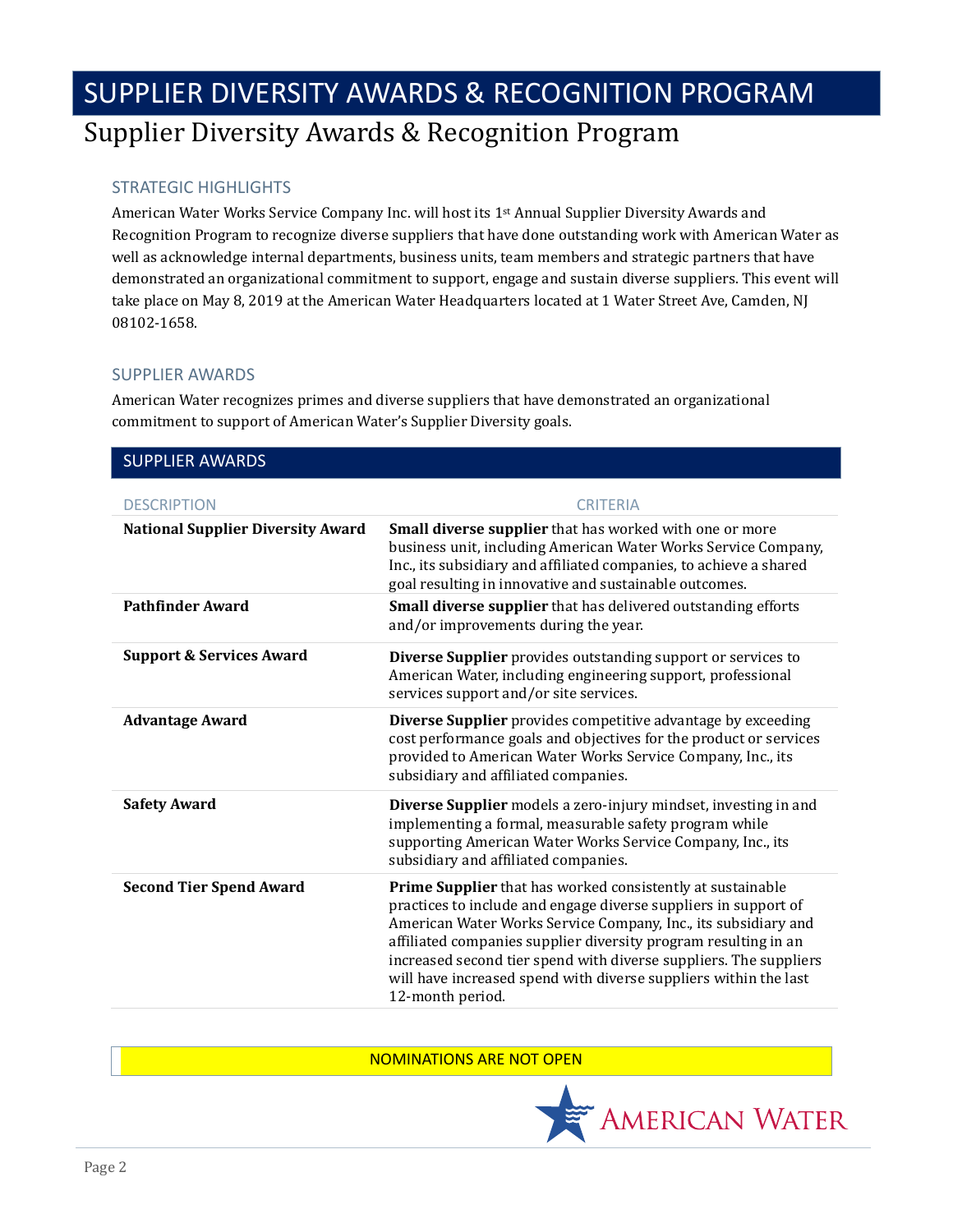## SUPPLIER DIVERSITY AWARDS & RECOGNITION PROGRAM Supplier Diversity Awards & Recognition Program

#### AMERICAN WATER INTERNAL AWARDS

American Water recognizes internal departments, business units, team members and strategic partners that have demonstrated an organizational commitment to support, engage and sustain diverse suppliers.

| <b>INTERNAL AWARDS</b>            |                                                                                                                                                                                                                                                                                                                                                                                      |
|-----------------------------------|--------------------------------------------------------------------------------------------------------------------------------------------------------------------------------------------------------------------------------------------------------------------------------------------------------------------------------------------------------------------------------------|
| <b>DESCRIPTION</b>                | <b>CRITERIA</b>                                                                                                                                                                                                                                                                                                                                                                      |
| <b>Business Unit Award</b>        | Recognized for the highest annual spend with diverse suppliers;<br>recognized for efforts in support of the organization's supplier<br>diversity goals.                                                                                                                                                                                                                              |
|                                   | The winner will have:                                                                                                                                                                                                                                                                                                                                                                |
|                                   | •Demonstrated steady growth in spend with diverse suppliers.                                                                                                                                                                                                                                                                                                                         |
|                                   | •Demonstrated commitment to building a prosperous, vibrant<br>and sustainable practices for including diverse suppliers in<br>sourcing events.                                                                                                                                                                                                                                       |
| <b>Advocate of the Year Award</b> | Recognized for performance significantly exceeded expectations<br>due to exceptionally high quality of work performed in all<br>essential areas of responsibility, resulting in an overall increase in<br>spend with diverse suppliers that was superior and made an<br>exceptional or unique contribution in support of business unit,<br>functional, or organizational objectives. |
|                                   | The winner will have:                                                                                                                                                                                                                                                                                                                                                                |
|                                   | •Led their organization and / or the wider sector as a champion of<br>supplier diversity, working to develop and strengthen networks to<br>support supplier diversity both internally and externally                                                                                                                                                                                 |
|                                   | •Demonstrated outcomes in supplier diversity over the last two<br>years                                                                                                                                                                                                                                                                                                              |
|                                   | •Influenced, developed and /or implemented procurement<br>guidelines and / or strategies to ensure that supplier diversity<br>programs are sustainably embedded within their own or other<br>organizations                                                                                                                                                                           |
|                                   | •Demonstrated commitment to building a prosperous, vibrant<br>and sustainable Indigenous business sector                                                                                                                                                                                                                                                                             |

<span id="page-4-0"></span>NOMINATIONS ARE NOT OPEN.